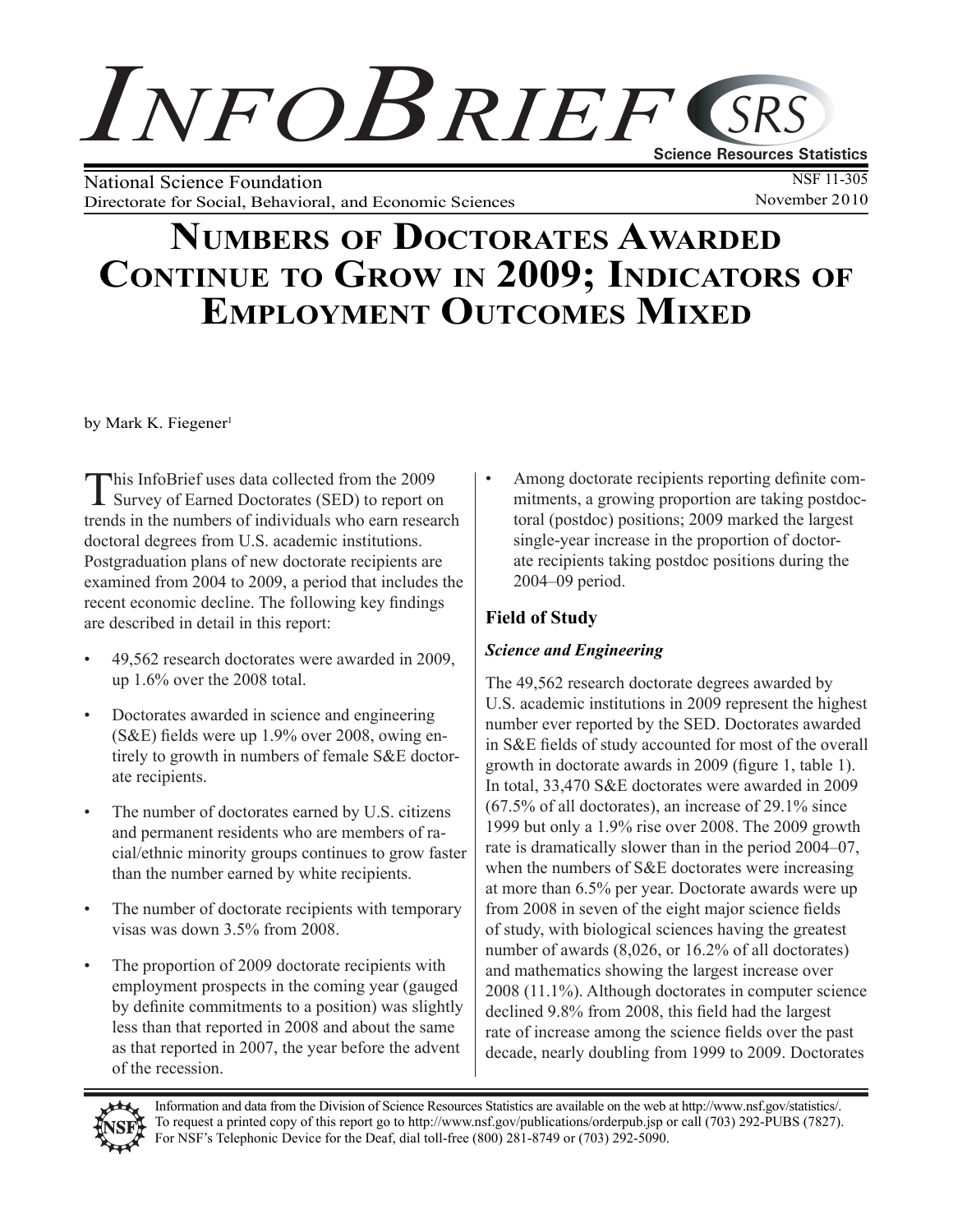FIGURE 1. Doctorates awarded in science and engineering and non-S&E fields: 1999–2009



NOTE: See table 1 for fields included.

SOURCE: NSF/NIH/USED/NEH/USDA/NASA, 2009 Survey of Earned Doctorates.

awarded in psychology fell by 5.4% over the decade, but the number of doctorates in all other major science fields increased over the period.

Doctorates awarded in engineering fields reached 7,634 in 2009, a 43.2% increase over the 1999 total but a 2.9% decline from 2008, making 2009 the first year since 2002 to show a year-over-year drop in engineering doctorates awarded. Aerospace/aeronautical engineering and mechanical engineering were the only engineering fields showing growth in doctorate awards in 2009, by 11.3% and 1.3%, respectively. Except for other engineering (a category that includes 20 separate engineering subfields), electrical engineering remains the largest engineering subfield, even though doctorates awarded in this subfield decreased 10.2% from 2008.

Overall, the trend for the decade was growth in all engineering subfields. Materials science engineering showed the largest rate of increase over the decade, 58.3%.

#### *Non-Science and Engineering*

The number of doctorates awarded in non-S&E fields in 2009 increased 1.0% over the 2008 total, to 16,092 (figure 1, table 1). Most of this increase was accounted for by the greater number of humanities doctorates,

3.7% over 2008. The number of doctorates awarded in education, health, and professional fields changed little.

Doctorate awards in non-S&E fields increased 6.1% during the past decade, but the growth was unevenly distributed among the fields of degree. The number of doctorates awarded in health showed substantial growth (48.8%) over this period, as did the number of doctorates in professional fields (28.9%). The number of doctorates awarded in education has fluctuated around a flat trend line over the past decade, and the number of humanities doctorates fell 7.3% from 1999 to 2009.

#### **Demographics**

#### *Sex*

The 1.9% growth in total S&E doctorates awarded between 2008 and 2009 was entirely accounted for by growth in female doctorate recipients (622, a 4.8% increase). The count of male S&E doctorate recipients declined slightly (table 2). The numbers of all doctorate recipients in S&E fields increased each year between 2004 and 2009, but the rate of growth for women was much greater than for men over the 5-year period. S&E doctorates awarded to women were 37.9% higher in 2009 than in 2004, nearly double the 20.9% growth rate in S&E doctorates awarded to men. As a result of the differential growth rates, the proportion of S&E doctorates awarded to women increased from 37.5% in 2004 to 40.6% in 2009.

Men and women contributed nearly equally to the increased number of non-S&E doctorates from 2008 to 2009, with awards to men increasing by 80 (1.2%) and awards to women rising by 78 (0.8%). Over the period 2004–09, however, growth in the number of men earning doctorates in non-S&E fields fell 0.9%, and the number of awards to women increased 3.2%. The proportion of non-S&E degrees awarded to women grew from 58.7% in 2004 to 59.7% in 2009.

#### *Race and Ethnicity*

A total of 4,719 U.S. citizens and permanent residents who are members of racial/ethnic minority groups earned S&E doctoral degrees in 2009 (table 2).<sup>2</sup> This represents a 34.3% increase in the number reported in 2004 and is up 6.4% from the 2008 total. In comparison, the number of white U.S. citizens and permanent residents earning S&E doctorates grew 22.3% from 2004 to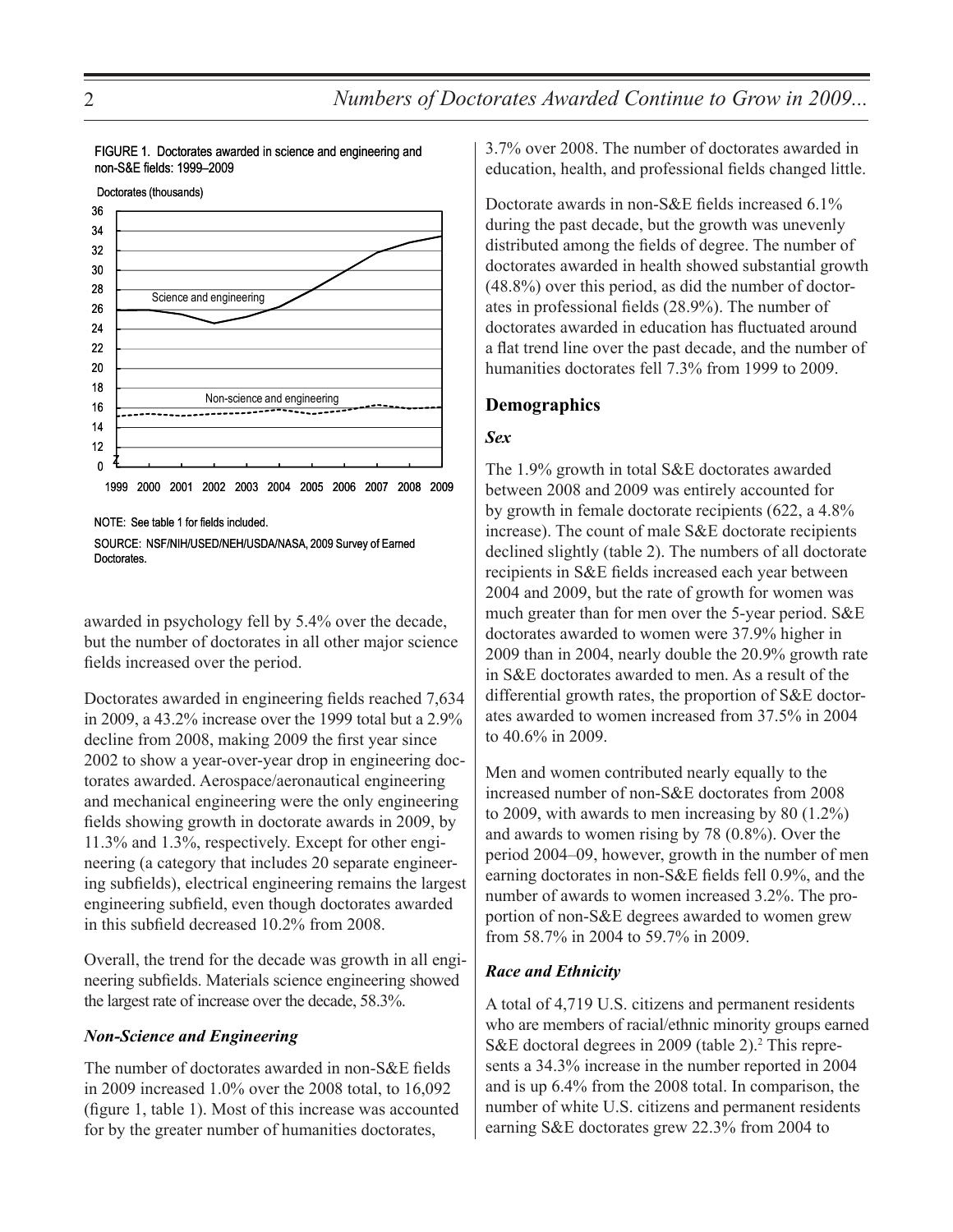| Numbers of Doctorates Awarded Continue to Grow in 2009 |  |  |  |
|--------------------------------------------------------|--|--|--|
|--------------------------------------------------------|--|--|--|

| TABLE 1. Doctorates awarded, by major field of study, 1999-2009 |              |        |        |              |        |              |        |        |        |        |        |
|-----------------------------------------------------------------|--------------|--------|--------|--------------|--------|--------------|--------|--------|--------|--------|--------|
| Field                                                           | 1999         | 2000   | 2001   | 2002         | 2003   | 2004         | 2005   | 2006   | 2007   | 2008   | 2009   |
| All fields                                                      | 41,098       | 41,366 | 40,737 | 40,025       | 40,759 | 42,118       | 43,381 | 45,617 | 48,130 | 48,763 | 49,562 |
| Science and engineering                                         | 25,931       | 25,966 | 25,529 | 24,608       | 25,283 | 26,275       | 27,985 | 29,866 | 31,806 | 32,832 | 33,470 |
| Science                                                         | 20,601       | 20,643 | 20,019 | 19,527       | 20,002 | 20,498       | 21,558 | 22,681 | 24,061 | 24,973 | 25,836 |
| Agricultural sciences                                           | 1,065        | 1,037  | 977    | 1,009        | 1,060  | 1,045        | 1,038  | 1,033  | 1,133  | 1,087  | 1,166  |
| <b>Biological sciences</b>                                      | 5,581        | 5,853  | 5,694  | 5,695        | 5,696  | 5,942        | 6,366  | 6,649  | 7,187  | 7,798  | 8,026  |
| Biochemistry                                                    | 759          | 776    | 729    | 781          | 772    | 703          | 693    | 784    | 863    | 898    | 859    |
| Molecular biology                                               | 716          | 706    | 711    | 623          | 615    | 725          | 724    | 780    | 701    | 786    | 763    |
| Neurosciences                                                   | 431          | 495    | 486    | 491          | 474    | 584          | 690    | 741    | 764    | 884    | 979    |
| Other biological sciences                                       | 3,675        | 3,876  | 3,768  | 3,800        | 3,835  | 3,930        | 4,259  | 4,344  | 4,859  | 5,230  | 5,425  |
| Computer sciences                                               | 856          | 861    | 830    | 809          | 867    | 948          | 1,129  | 1,453  | 1,656  | 1,787  | 1,611  |
| Earth, atmospheric, and ocean sciences                          | 706          | 665    | 630    | 671          | 647    | 671          | 714    | 757    | 878    | 865    | 877    |
| Mathematics                                                     | 1,083        | 1,050  | 1,010  | 919          | 993    | 1,076        | 1,205  | 1,325  | 1,393  | 1,399  | 1,554  |
| Physical sciences <sup>a</sup>                                  | 3,579        | 3,407  | 3,396  | 3,205        | 3,323  | 3,350        | 3,643  | 3,927  | 4,101  | 4,082  | 4,289  |
| Chemistry                                                       | 2,132        | 1,989  | 1,982  | 1,923        | 2,040  | 1,986        | 2,126  | 2,362  | 2,324  | 2,247  | 2,398  |
| Physics and astronomy                                           | 1,430        | 1,389  | 1,384  | 1,264        | 1,247  | 1,349        | 1,517  | 1,565  | 1,777  | 1,835  | 1,891  |
| Psychology                                                      | 3,668        | 3,615  | 3,401  | 3,206        | 3,277  | 3,327        | 3,322  | 3,260  | 3,291  | 3,356  | 3,471  |
| Social sciences                                                 | 4,063        | 4,155  | 4,081  | 4,013        | 4,139  | 4,139        | 4,141  | 4,277  | 4,422  | 4,599  | 4,842  |
| Engineering                                                     | 5,330        | 5,323  | 5,510  | 5,081        | 5,281  | 5,777        | 6,427  | 7,185  | 7,745  | 7,859  | 7,634  |
| Aerospace/aeronautical engineering                              | 206          | 214    | 202    | 209          | 200    | 201          | 219    | 238    | 267    | 266    | 296    |
| Chemical engineering                                            | 576          | 619    | 636    | 607          | 568    | 638          | 774    | 799    | 807    | 872    | 808    |
| Civil engineering                                               | 506          | 480    | 501    | 540          | 552    | 547          | 622    | 655    | 701    | 712    | 708    |
| Electrical engineering                                          | 1,236        | 1,330  | 1,346  | 1,211        | 1,238  | 1,389        | 1,547  | 1,786  | 1,968  | 1,887  | 1,694  |
| Industrial/manufacturing engineering                            | 211          | 176    | 206    | 230          | 214    | 217          | 221    | 234    | 281    | 280    | 252    |
| Materials science engineering                                   | 393          | 404    | 448    | 364          | 438    | 474          | 493    | 583    | 648    | 635    | 622    |
| Mechanical engineering                                          | 786          | 807    | 878    | 771          | 752    | 754          | 892    | 1,044  | 1,072  | 1,081  | 1,095  |
| Other engineering                                               | 1,416        | 1,293  | 1,293  | 1,149        | 1,319  | 1,557        | 1,659  | 1,846  | 2,001  | 2,126  | 2,159  |
| Non-science and engineering                                     | 15,167       | 15,400 | 15,208 | 15,417       | 15,476 | 15,843       | 15,396 | 15,751 | 16,324 | 15,931 | 16,092 |
| Education                                                       | 6,552        | 6,436  | 6,349  | 6,503        | 6,644  | 6,633        | 6,225  | 6,120  | 6,456  | 6,554  | 6,531  |
| Health                                                          | 1,407        | 1,591  | 1,540  | 1,655        | 1,633  | 1,718        | 1,784  | 1,905  | 2,132  | 2,090  | 2,094  |
| <b>Humanities</b>                                               | 5,036        | 5,213  | 5,178  | 5,050        | 5,019  | 5,012        | 4,950  | 5,124  | 4,890  | 4,502  | 4,667  |
| Foreign languages and literature                                | 626          | 642    | 620    | 627          | 623    | 587          | 607    | 615    | 609    | 627    | 602    |
| History                                                         | 960          | 1,019  | 991    | 983          | 895    | 927          | 881    | 917    | 888    | 923    | 989    |
| Letters                                                         | 1,516        | 1,612  | 1,493  | 1,455        | 1,416  | 1,407        | 1,389  | 1,457  | 1,355  | 1,420  | 1,414  |
| Other humanities                                                | 1,934        | 1,940  | 2,074  | 1,985        | 2,085  | 2,091        | 2,073  | 2,135  | 2,038  | 1,532  | 1,662  |
| Professional fields                                             | 2,172        | 2,160  | 2,141  | 2,209        | 2,180  | 2,480        | 2,437  | 2,602  | 2,846  | 2,785  | 2,800  |
| Business management/administration                              | 1,111        | 1,070  | 1,067  | 1,114        | 1,037  | 1,254        | 1,170  | 1,311  | 1,508  | 1,421  | 1,403  |
| Communication                                                   | 418          | 434    | 431    | 429          | 457    | 473          | 517    | 540    | 592    | 588    | 651    |
| Other professional fields                                       | 642          | 652    | 643    | 666          | 686    | 753          | 749    | 743    | 726    | 776    | 746    |
| Unknown                                                         | $\mathbf{1}$ | 4      | 0      | $\mathbf{0}$ | 0      | $\mathbf{0}$ | 1      | 8      | 20     | 0      | 0      |

<sup>a</sup> Field totals for 1999–2004 include other physical sciences fields not shown separately.

NOTE: Groupings of major fields and subfields of study differ from questionnaire and summary reports in that American/U.S. studies, archaeology, and history, science, and technology and society are in social sciences, not humanities; agricultural economics is in social sciences, not agricultural sciences; and public administration is in social sciences, not professional fields, according to National Science Foundation taxonomy.

SOURCE: National Science Foundation/Division of Science Resources Statistics, 2009 Survey of Earned Doctorates.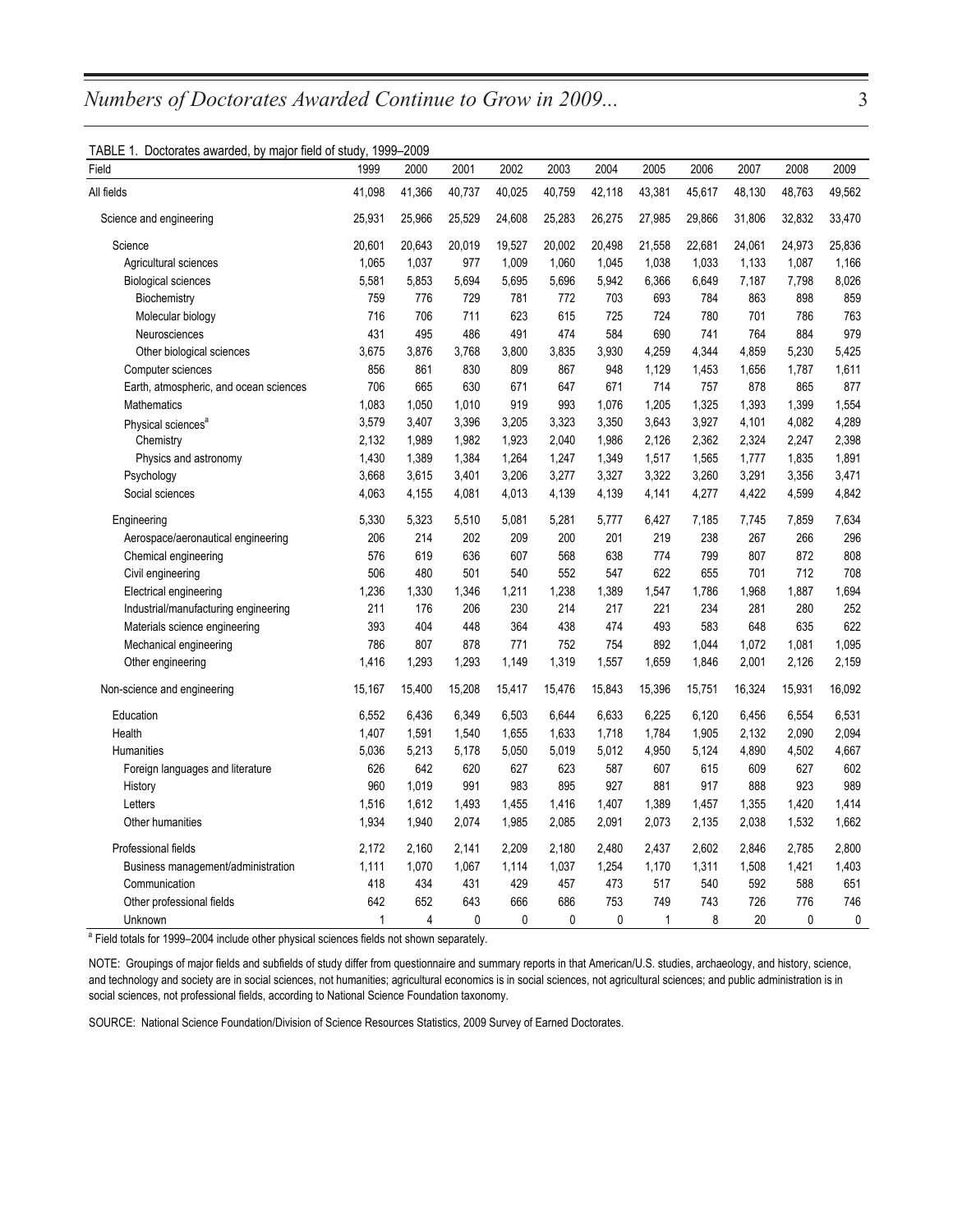| TABLE 2. Doctorates awarded, by selected characteristics of doctorate recipients: 2004–09 |        |        |        |        |        |        |
|-------------------------------------------------------------------------------------------|--------|--------|--------|--------|--------|--------|
| Characteristic                                                                            | 2004   | 2005   | 2006   | 2007   | 2008   | 2009   |
| All doctorate recipients                                                                  | 42.118 | 43,381 | 45,617 | 48,130 | 48,763 | 49,562 |
| Science and engineering doctorate recipients <sup>a</sup>                                 | 26,274 | 27,944 | 29,847 | 31,794 | 32,825 | 33,442 |
| Male                                                                                      | 16,418 | 17,405 | 18,369 | 19.529 | 19.854 | 19.849 |
| Female                                                                                    | 9,856  | 10,539 | 11,478 | 12,265 | 12,971 | 13,593 |
| U.S. citizen or permanent resident <sup>b</sup>                                           | 15,578 | 15,910 | 16,676 | 17,170 | 18,344 | 19,473 |
| American Indian/Alaska Native                                                             | 60     | 67     | 45     | 81     | 59     | 75     |
| Asian                                                                                     | 1,496  | 1,635  | 1,790  | 1,689  | 1,914  | 1,970  |
| <b>Black</b>                                                                              | 755    | 707    | 747    | 792    | 825    | 947    |
| Hispanic <sup>c</sup>                                                                     | 719    | 805    | 889    | 930    | 1,085  | 1,093  |
| White                                                                                     | 12,063 | 12,289 | 12,767 | 13,173 | 13,910 | 14,754 |
| Native Hawaiian/Other Pacific Islander                                                    | 45     | 39     | 46     | 45     | 48     | 46     |
| Two or more races                                                                         | 227    | 244    | 297    | 319    | 326    | 427    |
| Other                                                                                     | 213    | 124    | 95     | 141    | 177    | 161    |
| Temporary visa holders                                                                    | 9,164  | 10,427 | 11,587 | 12,371 | 12,628 | 12,217 |
| Non-science and engineering doctorate recipients <sup>a</sup>                             | 15,842 | 15,371 | 15,729 | 16,310 | 15,928 | 16,086 |
| Male                                                                                      | 6,546  | 6,330  | 6,649  | 6,675  | 6,409  | 6,489  |
| Female                                                                                    | 9,296  | 9,041  | 9,080  | 9,635  | 9,519  | 9,597  |
| U.S. citizen or permanent resident <sup>b</sup>                                           | 12,141 | 11,841 | 12,032 | 12,117 | 12,207 | 12,488 |
| American Indian/Alaska Native                                                             | 71     | 73     | 73     | 62     | 63     | 71     |
| Asian                                                                                     | 565    | 550    | 628    | 644    | 639    | 717    |
| <b>Black</b>                                                                              | 1,234  | 1,092  | 1,068  | 1,181  | 1,192  | 1,274  |
| Hispanic <sup>c</sup>                                                                     | 583    | 626    | 646    | 722    | 684    | 773    |
| White                                                                                     | 9,388  | 9,217  | 9,370  | 9,204  | 9,315  | 9,299  |
| Native Hawaiian/Other Pacific Islander                                                    | 18     | 30     | 19     | 20     | 21     | 29     |
| Two or more races                                                                         | 162    | 155    | 172    | 189    | 194    | 224    |
| Other                                                                                     | 120    | 98     | 56     | 95     | 99     | 101    |
| Temporary visa holders                                                                    | 2,469  | 2,421  | 2,618  | 2,805  | 2,629  | 2,507  |

<sup>a</sup> Total excludes individuals for whom sex was not reported.

**b** Total excludes individuals with unknown race and ethnicity.

c Includes Mexican American, Puerto Rican, and other Hispanic ethnicities.

SOURCE: NSF/NIH/USED/NEH/USDA/NASA, 2009 Survey of Earned Doctorates.

2009 and 6.1% in the last year of that period. Members of minority groups earned 22.6% of the total number of S&E doctorates awarded in 2004, and 24.2% of the total in 2009. Asians constituted the largest group (41.7%) of minority S&E doctorate recipients in 2009, followed by Hispanics (23.2%), blacks (20.1%), American Indians/Alaska Natives (1.6%), and Native Hawaiians/Other Pacific Islanders (1.0%). Individuals reporting two or more races constituted 9.0% of the total number of minority S&E doctorate recipients in 2009.

The numbers of S&E doctorate recipients in all racial/ ethnic minority groups except Native Hawaiians/Other Pacific Islanders grew substantially over the period 2004–09: 25.0% for American Indians/Alaska Natives, 31.7% for Asians, 25.4% for blacks, 52.0% for Hispanics, and 88.1% for individuals reporting two or more

races. Although the number of American Indian/Alaska Native S&E doctorate recipients increased over the 5-year period, the numbers showed considerable yearto-year fluctuations. The number of Native Hawaiian/ Other Pacific Islander S&E doctorate recipients fluctuated little over the period.

U.S. citizens and permanent residents who were members of minority groups earned 3,189 non-S&E doctorates in 2009, 15.8% more than in 2004 and a 10.3% increase over 2008. The number of white doctorate recipients in non-S&E fields has declined 0.9% since 2004 and dropped by 0.2% from 2008. From 2004 to 2009 the number of non-S&E doctorates awarded to Asians increased by 26.9%, the number awarded to blacks by increased 3.2%, the number of Hispanic doctorate recipients increased by 32.6%, and the total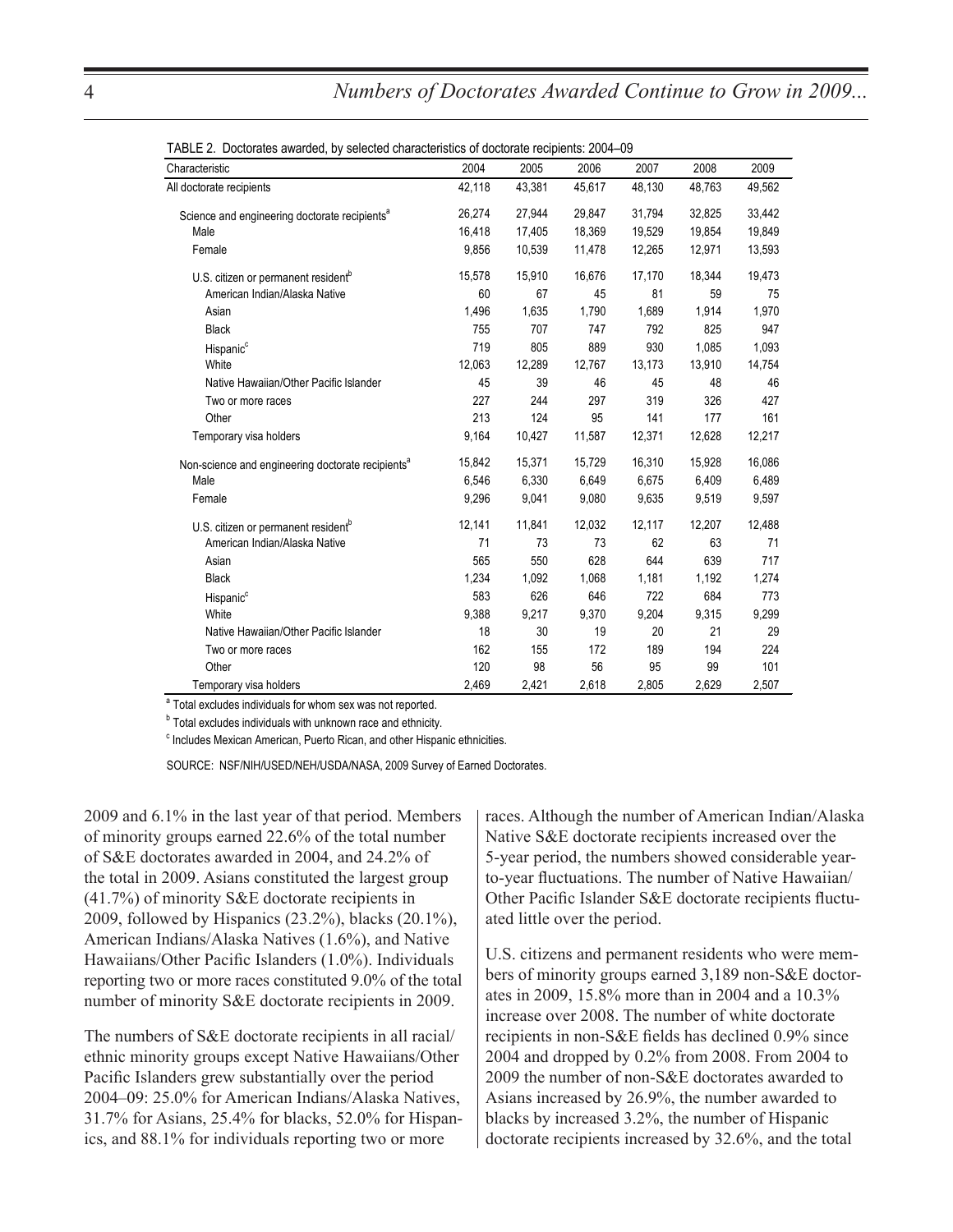earned by individuals reporting two or more races grew by 38.3%. The number of non-S&E doctorates earned by American Indians/Alaska Natives and by Native Hawaiians/Other Pacific Islanders fluctuated modestly over the 5-year period.

#### *Citizenship*

Following several years of growth in the number of doctorates awarded to temporary visa holders (annual growth rates exceeded 10% from 2004 to 2006), the number of doctorate recipients with temporary visas declined 3.5% from 2008 to 2009 (table 2). Declines occurred in both S&E (3.3%) and non-S&E fields (4.6%). The 5-year rate of growth in the number of S&E doctorates awarded to temporary visa holders was a substantial 33.3% despite the downturn in 2009. The corresponding 5-year growth rate in the number of non-S&E doctorates earned by temporary visa holders was a much smaller 1.5%.

#### **Employment Outcomes**

SED data on the postgraduation plans of doctorate recipients were used to examine whether employment prospects of new doctorate recipients changed during the recent (2008 and 2009) period of economic decline.

#### *Definite Postgraduation Commitments*

Respondents to the SED indicate the status of their postgraduation plans for the coming year: whether they plan to return to their predoctoral position; have signed a contract or otherwise made a commitment for a new position (postdoc or employed)<sup>3</sup>; are seeking a position; or have made other plans. Doctorate recipients whose postgraduation status involves either returning to their predoctoral position or accepting a new position are considered to have *definite commitments* for a position in the coming year. The proportion of doctorate recipients reporting definite commitments is an indicator of the overall strength of the job market for doctorate recipients and the availability of positions relative to the supply of new doctorate recipients.

The job market for doctorate recipients varies according to the citizenship status of doctorate recipients (figure 2). Each year from 1999 to 2009, U.S. citizens were more likely (by an annual average difference of 3.3 percentage points) than temporary visa holders to have definite postgraduation commitments for

FIGURE 2. Doctorate recipients with definite commitments for postdoc or employment, by citizenship status: 1999–2009

Percent

### $\overline{0}$ 56 58 60 62 64 66 68 70 72 74 76 1999 2000 2001 2002 2003 2004 2005 2006 2007 2008 2009 U.S. citizens NOTE: Percentages calculated on those responding to item on postgraduation Permanent residents Temporary visa holders Z status.

SOURCE: NSF/NIH/USED/NEH/USDA/NASA, 2009 Survey of Earned Doctorates.

a position, and each year temporary visa holders were more likely (by an annual average difference of 5.1 percentage points) than permanent residents to report definite commitments. Although doctorate recipients in the three citizenship categories differ with respect to their rates of definite commitments, the data trends for the three groups have been similar. The proportions of definite commitments were at high points in 2001 and 2006 for all three citizenship groups, and 2007 to 2009 marked a low period for all three. Direct comparison of pre-2007 data on definite postgraduation commitments with later data should be made with caution, however, as one response category for the postgraduation status item—signed contract or commitment for a new position—was changed beginning with the 2007 SED, which may have resulted in an overstatement of the rate of definite commitments in the pre-2007 data (see "Data Sources and Limitations," below).Consequently, the remainder of this discussion focuses on the 2007 to 2009 period.

During the period 2007 to 2009, the rate of definite commitments changed little for all three citizenship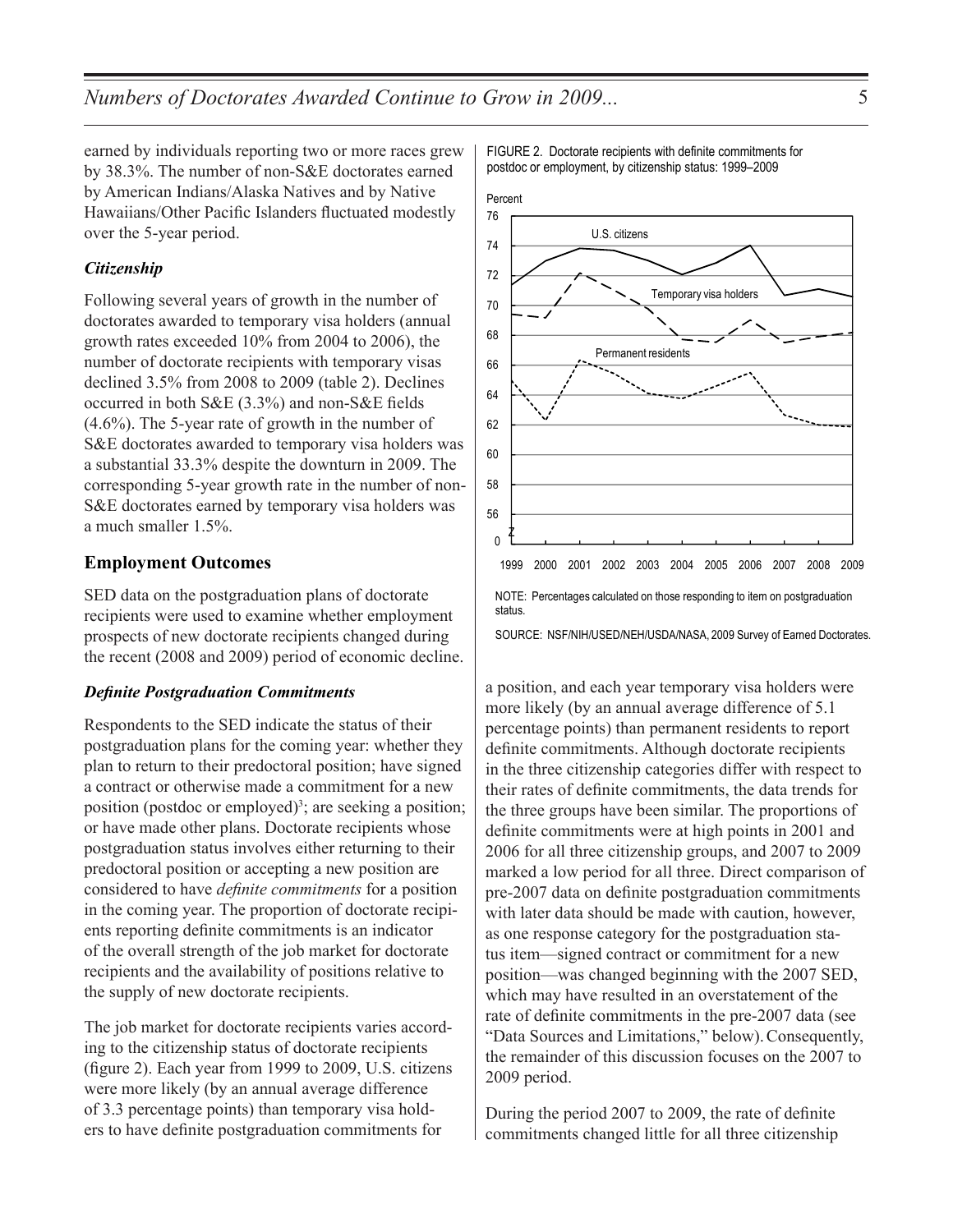groups. The proportion of U.S. citizen doctorate recipients reporting definite commitments remained essentially unchanged, the rate of permanent resident doctorate recipients with definite commitments declined slightly (-0.8 percentage points), and the percentage of temporary visa holder doctorate recipients with definite commitments increased slightly (0.7 percentage points).

The job market has been relatively stronger for doctorate recipients in some fields of study than in others (table 3). The rate of definite commitments among doctorate recipients in physical sciences, social sciences, education, health, and professional fields exceeded 70% in every year from 2007 to 2009. Humanities and life sciences doctorate recipients had the lowest rates of definite commitments, at or below 65% in those years. The year-to-year changes also varied by field of study. In every non-S&E field of study, the percentage of doctorate recipients reporting definite commitments increased from 2007 to 2008, whereas the proportion of definite commitments declined in 2008 or stayed roughly the same for doctorate recipients in every S&E field except social sciences. From 2008 to 2009, the overall rate of definite commitments for all fields fell by 0.5 percentage points, with declines in every field except social sciences and life sciences. The data suggest that the 2009 job market for new doctorate recipients was only slightly weaker than in 2008 and was essentially the same as in 2007, the year before the advent of the recession.

A closer look at the data on postgraduation status provides mixed indicators of the state of the job market for new doctorate recipients from 2007 to 2009. The data show a declining proportion of doctorate recipients returning to predoctoral positions, as the overall rate fell 1.0 percentage point from 2007 to 2009 (table 3).4 Over the same period, however, the overall proportion of doctorate recipients having definite commitments for a new position increased by a comparable amount (0.9 percentage points), and the overall rate at which doctorate recipients reported they were still seeking a position decreased slightly (0.5 percentage points). Compared with 2008, employment conditions in 2009 were worse for non-S&E doctorate recipients than for S&E doctorate recipients. In every non-S&E field, 2009 doctorate recipients were less likely to have a signed contract or commitment for a new position and were more likely to report they were still seeking a position than were 2008 doctorate recipients. 2009 S&E doctorate recipients in every field except engineering were more likely

than their 2008 counterparts to have a signed contract or commitment for a new position. However, when the 2009 data are compared with the 2007 (prerecession) data, no strong claims can be made about the different employment conditions faced by S&E versus non-S&E doctorate recipients.

The "other postgraduation status" category includes doctorate recipients who do not plan to work or study in the coming year and, beginning in 2007, doctorate recipients who plan to pursue another full-time degree program. Since 2007, other postgraduation status has become a more frequently reported postgraduation plan of doctorate recipients in all fields of study except education and professional fields, where the percentages declined slightly. The higher rate of this response among doctorate recipients in life sciences may be attributable to doctorate recipients who are in joint MD/PhD programs and are still in school for the MD degree.

#### *Type of Position*

Four types of positions are discussed here: postdoc position, employed position in academe, employed position in industry/business, and other employed position.<sup>5</sup> The overall trends from 2004 to 2009 (table 4) show that doctorate recipients are increasingly likely to accept postdoc positions (2.8 percentage points) and employed positions in industry/business (1.9 percentage points), and are less likely to take positions in academe (-3.2 percentage points) and other employment (-1.6 percentage points). 2009 had the largest single-year increase in the proportion of doctorate recipients taking postdoc positions during the 5-year span (2.0 percentage points) and the largest single-year decrease in the rate of academic employment (-1.4 percentage points).

Over the past 5 years the data trends within each type of position have varied by field of study. Historically, postdoc positions have been far more common among S&E doctorate recipients than among doctorate recipients in education, humanities, and professional fields. In every S&E field, the proportion of doctorate recipients accepting postdoc positions declined from 2004 to 2006 and then increased from 2006 to 2009. In every S&E field except social sciences, the largest singleyear increase in the proportion of doctorate recipients accepting postdoc positions occurred in 2009. Although postdoc positions remain relatively uncommon in humanities and professional fields, the proportion of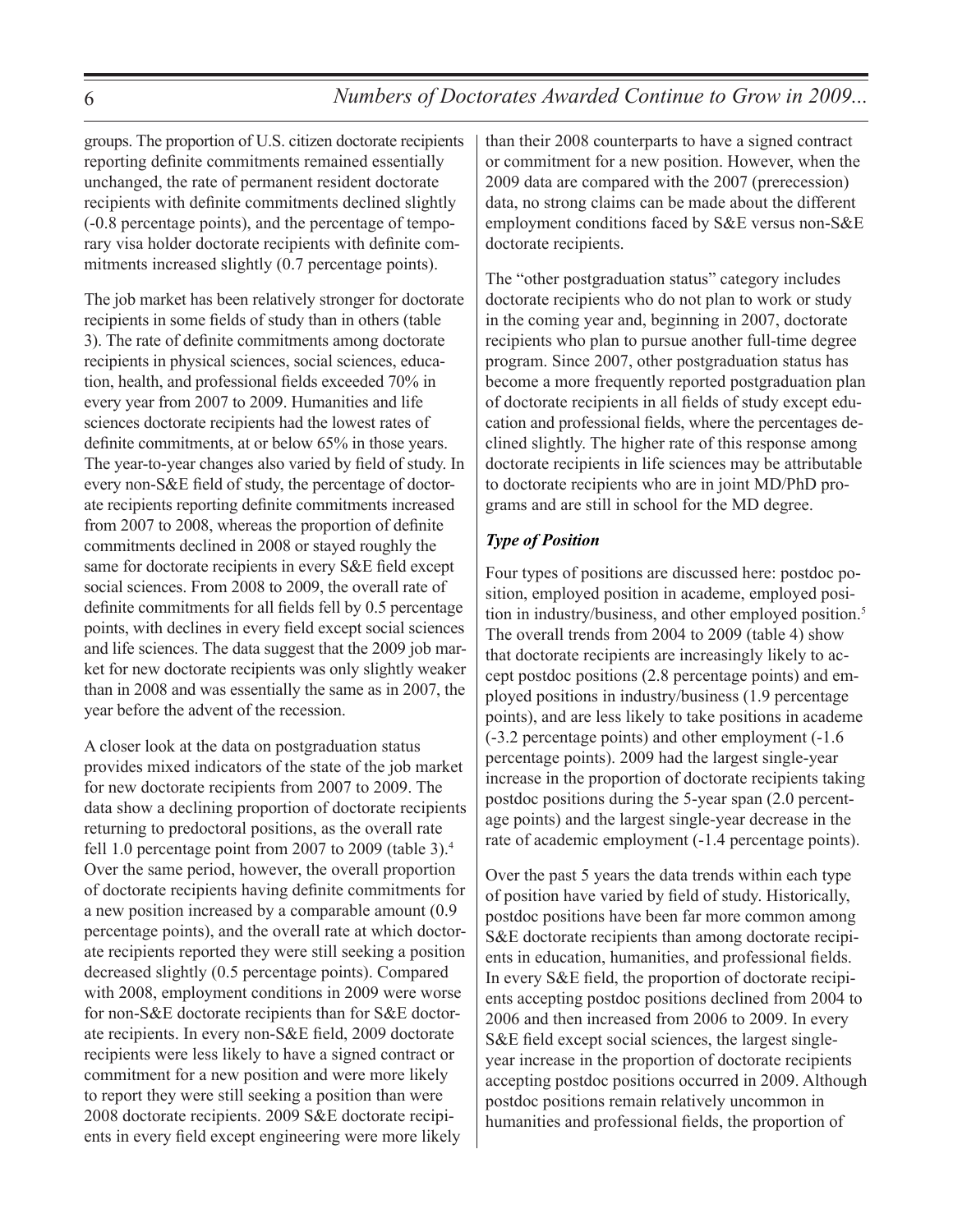|                                            |            | Life                  | Physical              | Social                |             |           |         |            | Professional |
|--------------------------------------------|------------|-----------------------|-----------------------|-----------------------|-------------|-----------|---------|------------|--------------|
| Postgraduation status                      | All fields | sciences <sup>a</sup> | sciences <sup>b</sup> | sciences <sup>c</sup> | Engineering | Education | Health  | Humanities | fields       |
| Have definite commitment <sup>d</sup>      |            |                       |                       |                       |             |           |         |            |              |
| 2004                                       | 71.6       | 71.8                  | 72.3                  | 71.6                  | 69.1        | 76.1      | 74.1    | 63.9       | 76.9         |
| 2005                                       | 72.4       | 71.4                  | 75.0                  | 73.2                  | 71.0        | 75.3      | 73.7    | 65.7       | 75.6         |
| 2006                                       | 73.5       | 72.3                  | 74.8                  | 74.9                  | 69.4        | 76.9      | 77.2    | 67.6       | 77.9         |
| 2007                                       | 70.1       | 65.2                  | 75.8                  | 72.4                  | 69.8        | 73.2      | 71.1    | 63.4       | 73.4         |
| 2008                                       | 70.5       | 63.2                  | 73.5                  | 72.9                  | 69.7        | 75.2      | 74.2    | 64.7       | 77.5         |
| 2009                                       | 70.0       | 65.2                  | 73.1                  | 73.4                  | 68.2        | 73.3      | 72.2    | 62.6       | 76.4         |
| Returning to predoctoral<br>position       |            |                       |                       |                       |             |           |         |            |              |
| 2004                                       | 25.2       | 12.0                  | 11.9                  | 20.2                  | 19.9        | 52.5      | 32.3    | 20.6       | 30.6         |
| 2005                                       | 24.3       | 11.7                  | 11.6                  | 19.8                  | 18.7        | 51.5      | 33.3    | 20.1       | 27.9         |
| 2006                                       | 22.8       | 12.0                  | 10.6                  | 18.0                  | 17.1        | 49.6      | 35.0    | 18.3       | 25.1         |
| 2007                                       | 21.5       | 8.6                   | 8.9                   | 16.7                  | 16.8        | 50.6      | 30.4    | 18.1       | 22.6         |
| 2008                                       | 21.2       | 7.0                   | 9.2                   | 15.7                  | 15.7        | 52.5      | 32.0    | 16.7       | 24.0         |
| 2009                                       | 20.5       | 7.4                   | 8.3                   | 15.5                  | 14.9        | 51.4      | 32.5    | 17.4       | 23.8         |
| Contract or commitment for<br>new position |            |                       |                       |                       |             |           |         |            |              |
| 2004                                       | 46.4       | 59.8                  | 60.4                  | 51.4                  | 49.2        | 23.6      | 41.8    | 43.3       | 46.3         |
| 2005                                       | 48.1       | 59.7                  | 63.4                  | 53.4                  | 52.3        | 23.8      | 40.4    | 45.6       | 47.7         |
| 2006                                       | 50.7       | 60.3                  | 64.2                  | 56.9                  | 52.3        | 27.3      | 42.2    | 49.3       | 52.8         |
| 2007                                       | 48.6       | 56.6                  | 66.9                  | 55.7                  | 53.0        | 22.6      | 40.7    | 45.3       | 50.8         |
| 2008                                       | 49.3       | 56.2                  | 64.3                  | 57.2                  | 54.0        | 22.7      | 42.2    | 48.0       | 53.5         |
| 2009                                       | 49.5       | 57.8                  | 64.8                  | 57.9                  | 53.3        | 21.9      | 39.7    | 45.2       | 52.6         |
| Seeking position <sup>e</sup>              |            |                       |                       |                       |             |           |         |            |              |
| 2004                                       | 26.7       | 26.8                  | 26.4                  | 26.6                  | 29.6        | 21.8      | 25.1    | 34.1       | 21.7         |
| 2005                                       | 25.8       | 27.2                  | 24.0                  | 24.6                  | 27.8        | 22.1      | 25.1    | 32.4       | 22.2         |
| 2006                                       | 24.9       | 26.2                  | 24.0                  | 23.6                  | 29.2        | 21.3      | 21.1    | 30.8       | 20.2         |
| 2007                                       | 26.1       | 27.3                  | 21.8                  | 25.3                  | 27.4        | 23.7      | 26.0    | 33.0       | $24.0\,$     |
| 2008                                       | 25.2       | 26.7                  | 23.8                  | 24.3                  | 27.2        | 21.9      | 22.8    | 32.2       | 20.3         |
| 2009                                       | 25.6       | 25.3                  | 23.9                  | 24.0                  | 28.1        | 23.6      | 24.6    | 33.8       | 21.3         |
| Other postgraduation status <sup>f</sup>   |            |                       |                       |                       |             |           |         |            |              |
| 2004                                       | 1.6        | 1.4                   | 1.2                   | 1.9                   | 1.3         | 2.1       | $0.8\,$ | 2.0        | 1.3          |
| 2005                                       | 1.8        | 1.4                   | 0.9                   | 2.2                   | 1.2         | 2.6       | 1.2     | 1.9        | 2.2          |
| 2006                                       | 1.6        | 1.5                   | 1.2                   | 1.5                   | 1.5         | 1.8       | 1.7     | 1.5        | 1.8          |
| 2007 <sup>9</sup>                          | 3.7        | 7.5                   | 2.4                   | 2.3                   | 2.8         | 3.2       | 3.0     | 3.5        | 2.5          |
| 2008                                       | 4.3        | 10.2                  | 2.7                   | 2.8                   | 3.2         | 2.9       | 3.1     | 3.1        | 2.2          |
| 2009                                       | 4.3        | 9.5                   | 2.9                   | 2.6                   | 3.7         | 3.1       | 3.2     | 3.6        | 2.3          |

(Percent) TABLE 3. Postgraduation status of U.S. citizen and permanent resident doctorate recipients, by broad field of study: 2004–09

<sup>a</sup> Includes agricultural sciences and biological sciences.

**b** Includes computer sciences; earth, atmospheric, and ocean sciences; and mathematics.

<sup>c</sup> Includes psychology.

<sup>d</sup> Includes individuals with definite postgraduation commitment for position outside of the United States.

<sup>e</sup> Includes individuals who indicated "negotiating with one or more specific organizations."

f Includes individuals who indicated "do not plan to work or study" and, from 2007 to 2009, individuals who indicated plans for "other full-time degree program."

<sup>g</sup> Increases in this category beginning in 2007 may be partly attributable to changed wording of survey item.

NOTES: Percentages are based on number responding to item on postgraduation status. Due to rounding, percentages may not sum to 100.

SOURCE: NSF/NIH/USED/USDA/NEH/NASA, 2009 Survey of Earned Doctorates.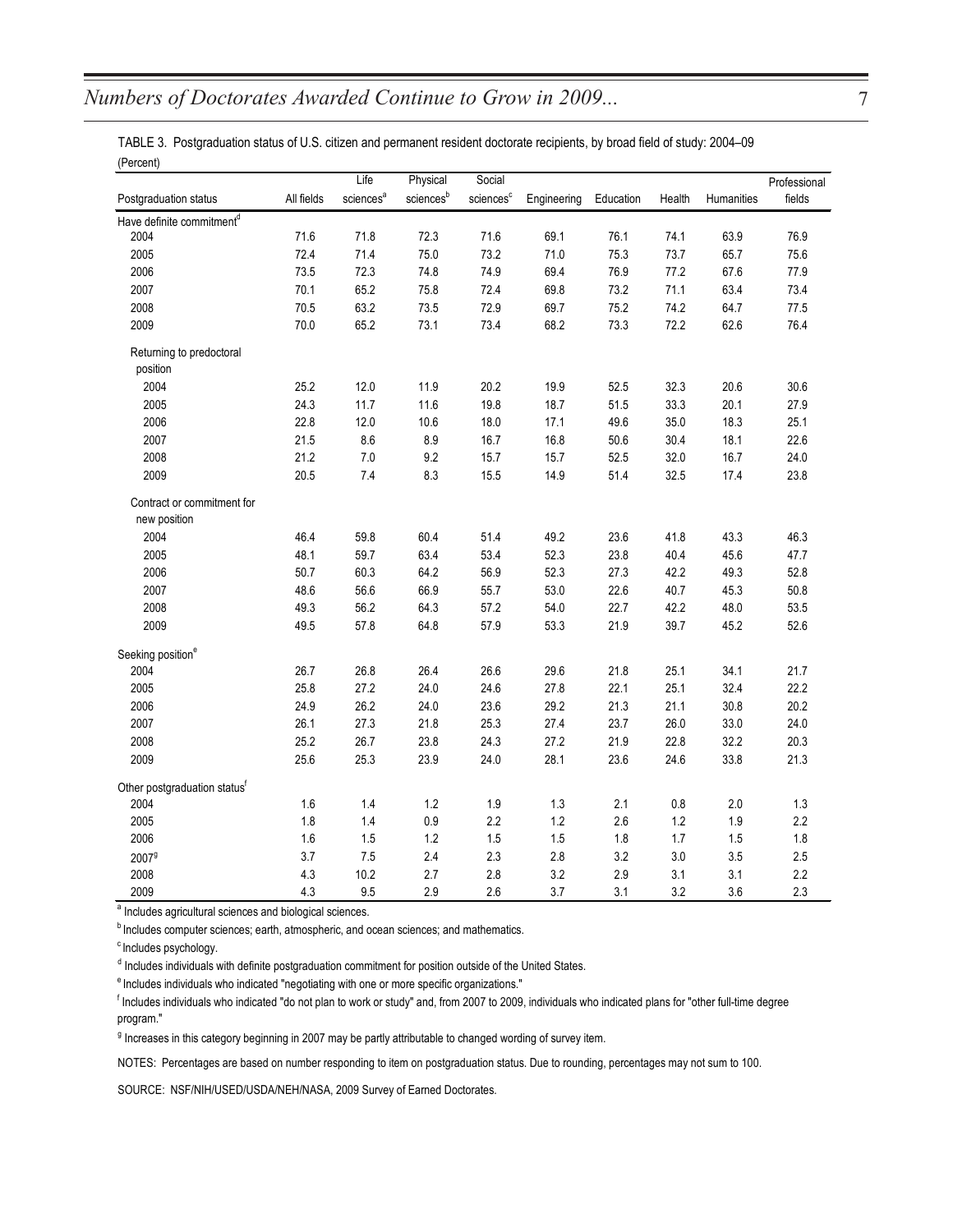| TABLE 4. U.S. citizen and permanent resident doctorate recipients with definite postgraduation commitments for position in the U.S., by type of position |  |
|----------------------------------------------------------------------------------------------------------------------------------------------------------|--|
| and broad field of study: 2004-09                                                                                                                        |  |

|                                                     |            | Life                  | Physical              | Social                |             |           |        |            | Professional |
|-----------------------------------------------------|------------|-----------------------|-----------------------|-----------------------|-------------|-----------|--------|------------|--------------|
| Type of position                                    | All fields | sciences <sup>a</sup> | sciences <sup>b</sup> | sciences <sup>c</sup> | Engineering | Education | Health | Humanities | fields       |
|                                                     |            |                       |                       |                       | Number      |           |        |            |              |
| All definite U.S. commitments                       |            |                       |                       |                       |             |           |        |            |              |
| postgraduation                                      |            |                       |                       |                       |             |           |        |            |              |
| 2004                                                | 18,110     | 3,122                 | 2,116                 | 3,349                 | 1,377       | 3,779     | 848    | 2,449      | 1,070        |
| 2005                                                | 18,513     | 3,284                 | 2,288                 | 3,412                 | 1,495       | 3,635     | 882    | 2,430      | 1,087        |
| 2006                                                | 19,678     | 3,430                 | 2,526                 | 3,593                 | 1,608       | 3,737     | 994    | 2,618      | 1,172        |
| 2007                                                | 19,086     | 3,358                 | 2,611                 | 3,393                 | 1,643       | 3,678     | 995    | 2,287      | 1,121        |
| 2008                                                | 19,395     | 3,312                 | 2,573                 | 3,515                 | 1,836       | 3,789     | 1,013  | 2,161      | 1,196        |
| 2009                                                | 20,082     | 3,644                 | 2,829                 | 3,638                 | 1,916       | 3,684     | 1,028  | 2,139      | 1,204        |
|                                                     |            |                       |                       |                       | Percent     |           |        |            |              |
| Postdoc position <sup>d</sup>                       |            |                       |                       |                       |             |           |        |            |              |
| 2004                                                | 30.8       | 75.5                  | 50.2                  | 31.9                  | 28.6        | 4.7       | 28.1   | 9.3        | 4.5          |
| 2005                                                | 31.3       | 74.9                  | 49.0                  | 32.1                  | 27.5        | 5.1       | 25.4   | 9.8        | 5.0          |
| 2006                                                | 30.1       | 71.3                  | 47.6                  | 31.0                  | 27.1        | 4.0       | 27.8   | 9.5        | 4.9          |
| 2007                                                | 31.9       | 71.6                  | 48.7                  | 35.1                  | 29.0        | 4.8       | 25.8   | 10.6       | 6.4          |
| 2008                                                | 31.6       | 72.3                  | 48.9                  | 35.0                  | 26.6        | 4.2       | 26.8   | 11.8       | 6.1          |
| 2009                                                | 33.6       | 73.3                  | 49.5                  | 35.3                  | 31.4        | 4.9       | 27.1   | 12.1       | 5.8          |
| Employed position in academe                        |            |                       |                       |                       |             |           |        |            |              |
| 2004                                                | 39.3       | 10.6                  | 20.3                  | 40.4                  | 16.4        | 47.0      | 48.3   | 75.3       | 68.9         |
| 2005                                                | 38.5       | 10.8                  | 21.0                  | 40.8                  | 14.9        | 46.9      | 50.1   | 74.0       | 68.2         |
| 2006                                                | 38.1       | 11.6                  | 21.3                  | 40.6                  | 12.6        | 48.0      | 43.6   | 72.5       | 66.3         |
| 2007                                                | 37.4       | 12.0                  | 20.5                  | 38.2                  | 12.6        | 48.2      | 43.0   | 75.3       | 69.5         |
| 2008                                                | 37.5       | 12.1                  | 19.5                  | 39.4                  | 15.2        | 47.5      | 43.9   | 74.6       | 70.5         |
| 2009                                                | 36.1       | 10.9                  | 19.9                  | 39.3                  | 11.6        | 46.8      | 47.3   | 73.5       | 70.5         |
| Employed position in industry/business <sup>e</sup> |            |                       |                       |                       |             |           |        |            |              |
| 2004                                                | 10.4       | 6.7                   | 20.7                  | 9.0                   | 37.9        | 3.6       | 8.7    | 3.9        | 9.9          |
| 2005                                                | 11.6       | 7.6                   | 22.2                  | 9.7                   | 41.3        | 3.8       | 9.4    | 3.9        | 12.0         |
| 2006                                                | 11.9       | 8.7                   | 22.3                  | 9.3                   | 44.5        | 3.5       | 8.4    | 3.8        | 11.1         |
| 2007                                                | 12.5       | 9.1                   | 22.9                  | 9.3                   | 43.9        | 4.1       | 11.4   | 3.2        | 9.6          |
| 2008                                                | 12.6       | 9.2                   | 23.2                  | 8.9                   | 43.9        | 3.8       | 8.5    | 3.0        | 10.5         |
| 2009                                                | 12.3       | 7.9                   | 21.7                  | 9.4                   | 42.5        | 3.7       | 8.6    | 3.3        | 10.4         |
|                                                     |            |                       |                       |                       |             |           |        |            |              |
| Other employed position <sup>1</sup><br>2004        | 19.6       | 7.2                   | 8.8                   | 18.6                  | 17.1        | 44.6      | 14.9   | 11.4       | 16.7         |
| 2005                                                | 18.6       | 6.8                   | 7.8                   | 17.4                  | 16.3        | 44.2      | 15.1   | 12.3       | 14.9         |
| 2006                                                | 19.8       | 8.4                   | 8.9                   | 19.1                  | 15.8        | 44.4      | 20.3   | 14.1       | 17.7         |
| 2007                                                | 18.2       | 7.3                   | 7.9                   | 17.4                  | 14.4        | 43.0      | 19.8   | 10.9       | 14.5         |
| 2008                                                | 18.3       | 6.4                   | 8.4                   | 16.8                  | 14.3        | 44.4      | 20.8   | 10.6       | 12.9         |
|                                                     | 18.0       |                       | 8.9                   |                       |             |           |        |            |              |
| 2009                                                |            | 8.0                   |                       | 16.0                  | 14.5        | 44.7      | 17.0   | 11.1       | 13.3         |

a Includes agricultural sciences and biological sciences.

**h** Includes computer sciences; earth, atmospheric, and ocean sciences; and mathematics.

c Includes psychology.

<sup>d</sup> Aggregated totals of postdoc positions in academe, industry/business, and other sectors.

<sup>e</sup> Includes respondents who indicated definite commitments for self-employment.

<sup>f</sup> Includes respondents who indicated definite commitments for employment in government; not-for-profit organization; preschool, elementary, middle, secondary school or school system; and other employment.

NOTES: Percentages are based on number reporting definite commitments for employment or postdoctoral training/study in the United States. Due to rounding, percentages may not sum to 100.

SOURCE: NSF/NIH/USED/USDA/NEH/NASA, 2009 Survey of Earned Doctorates.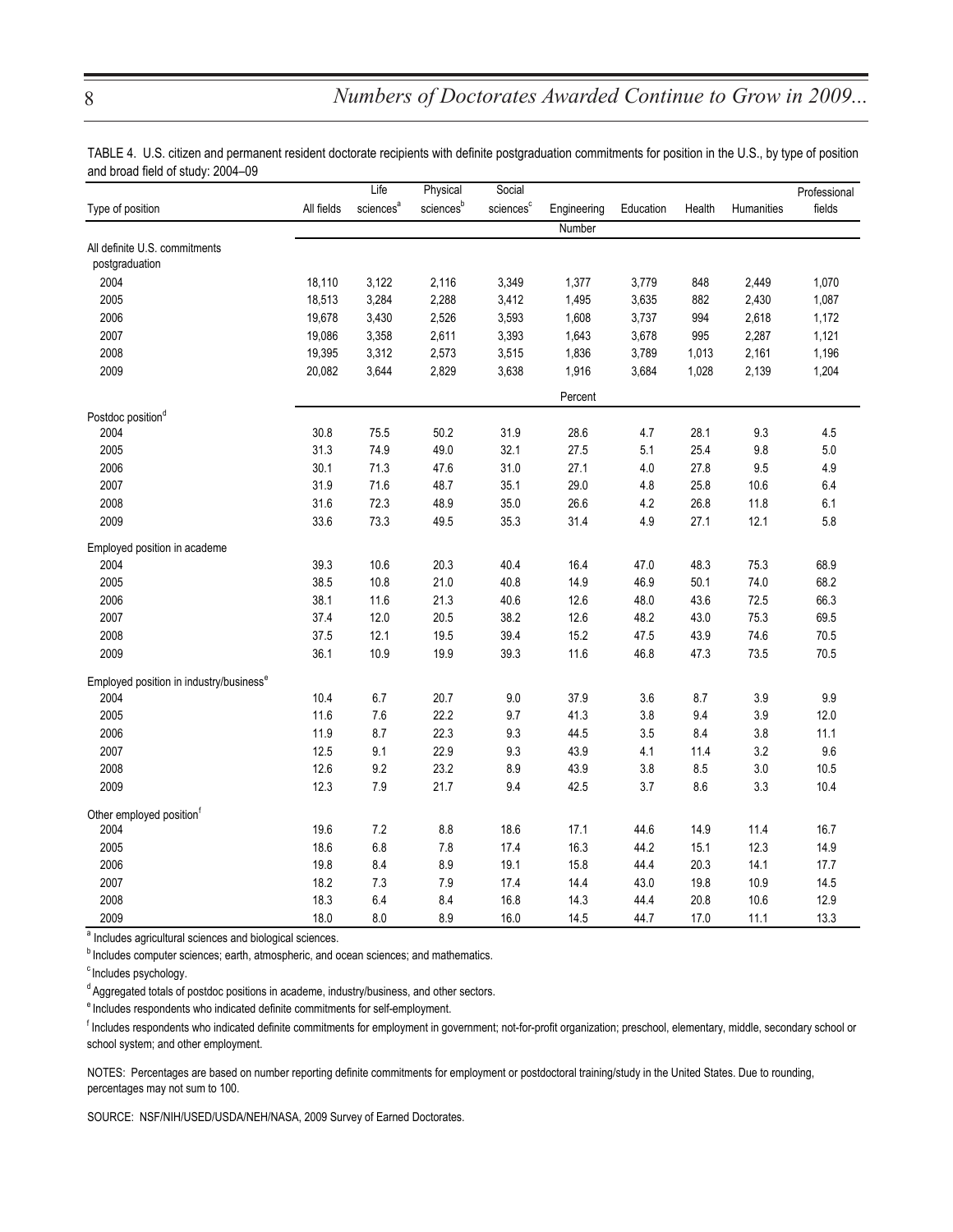doctorate recipients in those fields taking postdoc positions has increased over the period 2004–09.

Employment in academe is the most likely early career destination for doctorate recipients in non-S&E fields, and also for social sciences doctorate recipients. However, the proportion of doctorate recipients taking positions in academe declined over the period 2004–09 in every non-S&E field except professional fields and in every S&E field except life sciences. The drop from 2008 to 2009 in the rate of academic employment resulted from decreases in life sciences (-1.2 percentage points), engineering (-3.6 percent points), and humanities (-1.1 percentage points). The rate of employment in academe increased in 2009 for doctorate recipients in health and physical sciences, by 3.4 and 0.4 percentage points, respectively.

Employment in industry/business is the most likely initial destination for new doctorate recipients in engineering and is also a common postgraduation position for new doctorate recipients in physical sciences. In both of these fields, and in life sciences, the proportion of doctorate recipients taking employed positions in industry/business increased from 2004 to 2008 and then decreased in 2009. The proportion of humanities doctorate recipients taking industry/business positions dropped slightly over the 2004–09 period, but none of the remaining fields showed a discernible trend over the past 5 years.

A large and nearly constant proportion of doctorate recipients in education secured positions in other employment over the period 2004–09. (This is to be expected, as employment in "preschool, elementary, middle, secondary school or school system" is one of the survey response categories aggregated within the other employed position category.) In every non-education field but engineering, the proportion of doctorate recipients taking other employed positions increased from 2004 to 2006, and then (including engineering) decreased or did not change from 2006 to 2009.

#### **Data Sources and Limitations**

The data presented here are from the Survey of Earned Doctorates (SED) for academic year 2009 (1 July 2008 to 30 June 2009). The SED is sponsored by six federal agencies: the National Science Foundation, the National Institutes of Health (U.S. Department of Health and Human Services), the U.S. Department of Education, the U.S. Department of Agriculture, the National

Endowment for the Humanities, and the National Aeronautics and Space Administration.

Each individual completing requirements for a research doctorate from a university in the United States or Puerto Rico receives the SED. Research doctoral programs are oriented toward preparing students to make original contributions to knowledge in a field and typically entail writing a dissertation. Doctoral degrees such as the PhD, DSc, and research EdD are considered research doctorates and are covered by this survey; professional degrees (e.g., MD, DDS, JD, and PsyD) are not. The terms "doctorate" and "doctoral degree" are used to represent any of the research doctoral degrees covered by the survey.

In 2009, 92.3% of the 49,562 new doctorate recipients completed the survey. Limited records are constructed for nonrespondents from administrative lists of the university, such as commencement programs and graduation lists. Consequently, the 2009 item response rates for some items exceed the 92.3% unit response rate: the field of study information used in this report was obtained for all doctorate recipients, information on sex was obtained for 99.9%, race/ethnicity for 94.1%, and citizenship status for 94.7%. The response rate for the postgraduation status item over the period reported in table 3 ranged from 92.2% in 2006 to 89.6% in 2009.

The major fields and subfields of study are reported differently in this InfoBrief than in the SED questionnaire instrument and the interagency report *Doctorate Recipients from U.S. Universities: 2009* (forthcoming)*.* In this InfoBrief, the major field "health" is in the non-S&E category rather than in S&E. The fine fields American/ U.S. studies; archeology; and history, science, and technology and society are counted in social sciences (S&E category) rather than humanities (non-S&E category). Agricultural economics is included in social sciences rather than agricultural sciences. Finally, public administration is counted in social sciences (S&E category) rather than professional fields (non-S&E category).

Before 2007 the "signed contract" response category to the postgraduation status item was worded, "Have signed contract or made definite commitment for other work or study." Commitments for a postdoc position and commitments for a full-time degree program could both be considered commitments for "study." Thus, to distinguish these commitments the wording of this response category was changed in 2007 to "have signed